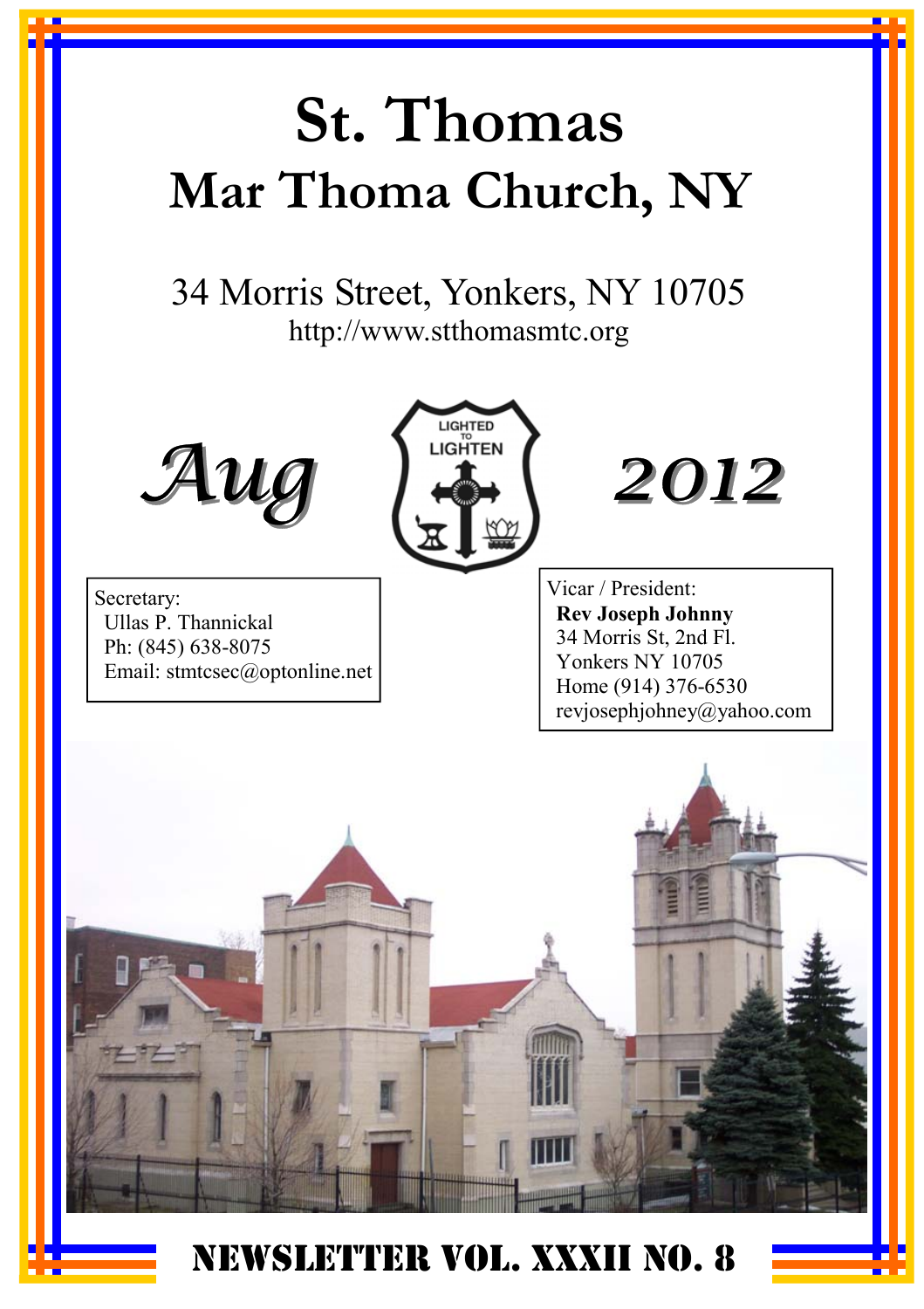#### **WORSHIP SERVICE SCHEDULE**

#### *August Holy Communion Service will begin at 10:00am*

| <b>Date</b> | Time                    | Worship                                                                                                                                                             |
|-------------|-------------------------|---------------------------------------------------------------------------------------------------------------------------------------------------------------------|
| Sun, Aug 5  | $9:00$ am<br>$10:00$ am | Praise & Worship, (Malayalam)<br>Holy Communion Service, Malayalam<br>Rt. Rev. Dr. Thomas Mar Theethos, Episcopa<br><b>Graduation Recognition Day after service</b> |
| Sun, Aug 12 | $9:00$ am<br>10:00am    | Praise & Worship, (Malayalam)<br>Holy Communion Service, Malayalam                                                                                                  |
| Sun, Aug 19 | $9:00$ am<br>10:00am    | Praise & Worship (Malayalam)<br>Holy Communion Service, Malayalam                                                                                                   |
| Sun, Aug 26 | $9:00$ am<br>10:00 am   | Praise & Worship (Malayalam)<br>Holy Communion Service, English                                                                                                     |

### **MAR THOMA SYRIAN CHURCH OF MALABAR LECTIONARY CHRISTIAN YEAR- 2012 AUGUST**

| <b>Date</b> | 1st Lesson    | 2nd Lesson     | <b>Epistle</b> | Gospel            |
|-------------|---------------|----------------|----------------|-------------------|
| Sun, Aug 5  | Jer. 7:1-7    | Acts. 20:18-27 | 2Thes. 2:13-17 | St. Mat. 28:16-20 |
| Sun, Aug 12 | Neh. 2:1-17   | Rom. 13:1-7    | Eph. 6:10-18   | St. John. 8:31-42 |
| Sun, Aug 19 | Deut. 11:1-28 | Acts. 13:17-39 | Tit. 2: 7-14   | St. Mat. 5:13-20  |
| Sun, Aug 26 | Isa. 1:10-20  | Jam. $4:1-10$  | Rom. 7:15-25   | St. Mat. 23:1-12  |

### **IMPORTANT DAYS IN SABHA/DIOCESAN CALENDAR**

| <b>Date</b> | <b>Importance of the Day</b>                                                              |
|-------------|-------------------------------------------------------------------------------------------|
| Wed, Aug 1  | Beginning of the Fifteen Days Lent                                                        |
| Sun, Aug 5  | Mission Sunday– Church called to Proclaim the Good News<br>(10th Sunday after Pentecost)  |
| Mon, Aug 6  | Feast of Transfiguration: The Glorification of our Lord<br>(11th Sunday after Pentecost)  |
|             | Sun, Aug 12 Christian presence in the Nation Building                                     |
|             | Wed, Aug 15 Independence Day– End of the Fifteen Days Lent.                               |
| Sun, Aug 19 | (Reformation: Heritage and Witness (Reformation Day)<br>(12th Sunday after Pentecost)     |
| Sun, Aug 26 | Faith Community that has to be liberated from Corruption<br>(13th Sunday after Pentecest) |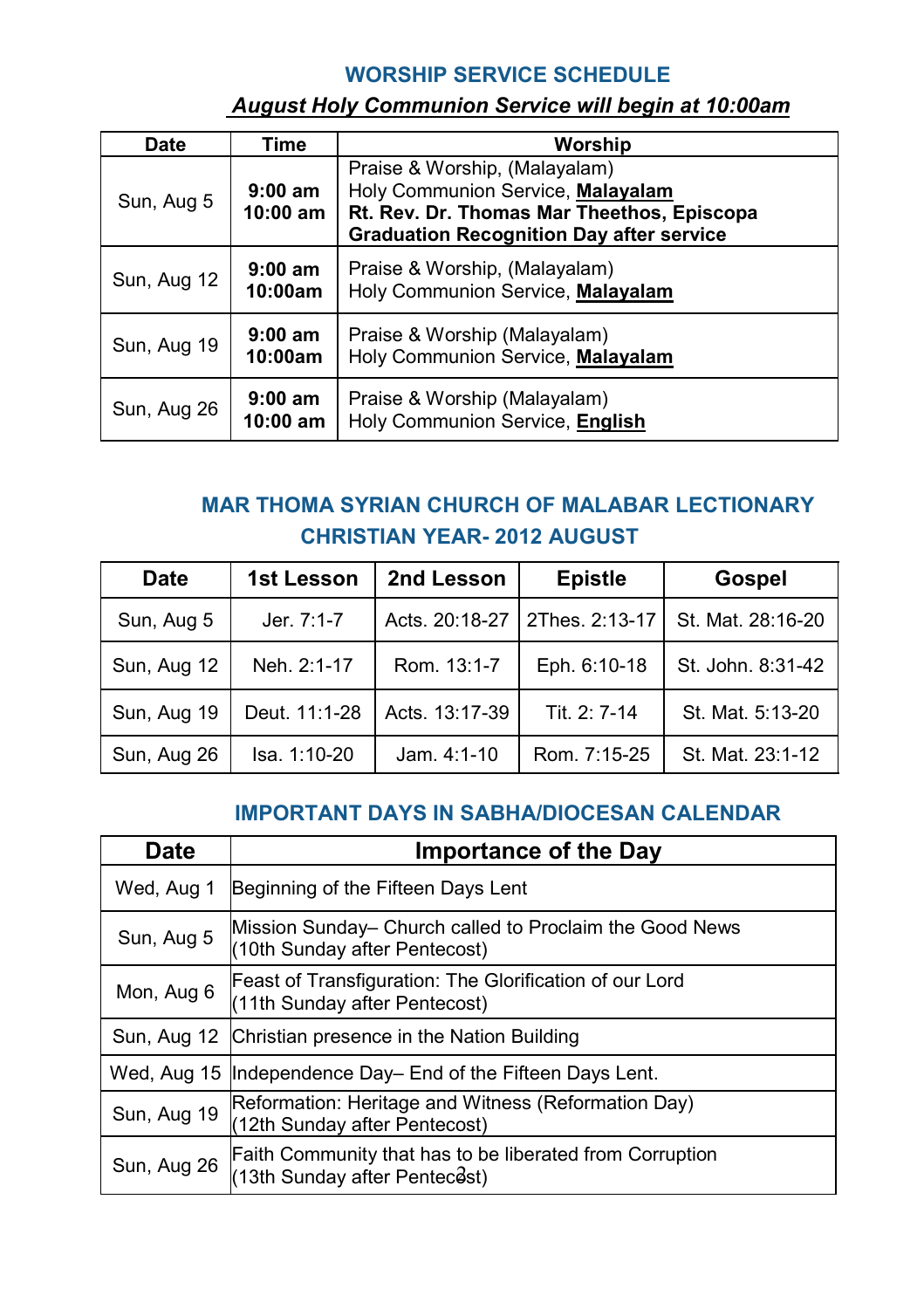

Dearly beloved in Christ,

 Greetings in the most precious name of our Lord and Savior Jesus Christ! The month of July was packed with a variety of Conferences. These conferences provided us an opportunity for intense study and discussions, contemplation and reflection. Indeed, a time of decision-making and dedication. Our members who attended all these sessions certainly benefited to nurture their spiritual needs and to enlarge the horizon of relationship as it was also a wonderful time of coming together and interaction.



 The theme selected for the Sunday School Jr. – Sr. Conference is worth meditating – "Take a Stand". Those who make right decision at the right time are the wise people. Jesus speaks about two types of people in the Sermon on the Mount- two house builders. One man who built his house on the rock- the wise man. Other man who built his house on the sand – evidently a foolish man. We know what happened when the flood came. Wise decisions and wise actions are always rewarding and have got the ability to withstand adversities.

 To take a stand, we need sensitivity and courage. We have to open our eyes and see what is happening around us. We are living in a world where hosts of people are denied of basic human rights. Untold millions are deprived of food, drinking water, and habitat. Cruelty and criminality towards children and women are sky rocketing. Exploitation and contamination of the environment is a matter of great concern. The forces of evil powers and deathly forces are seems to be gaining prominence. God has given us the potentials and power within to combat all these evil powers and dispel the forces of darkness. Yes, we have to take a stand to save life, sustain life and enrich life. Jesus came to this world to give us life – abundant life, meaningful life and eternal life.

 People who are dare enough to take bold stand, will change the destiny of their life. They will be able to transform their circumstances and surroundings, even though their situations are bitter and bleak. In fact, they are the people who make changes in the course of history – provided, they must have the courage, and willingness to pay the cost, the cost of discipleship.

3 There was a certain Christian monk by name Telemachus, lived in the desert during the medieval period. Deeply disturbed by a crude practice of entertainment viz., Gladiatorial Fight, (two people fighting each other till one kills the rival for entertaining others) Telemachus resolved to go to the Coliseum where the fighting was going on and stood in between the fighters. "Kill him who interrupts the fight!" shouted the emperor who was sitting in the gallery to watch the fight. Telemachus was cut in to pieces. Everybody was shocked for a while. The fight came to an end. Not only for that day, but it was wiped away from history. A strong decision of a person with deep commitment to life, helped to put an end to a gruesome practice in history.

With Love and Prayers,

Rev. Joseph Johnny Vicar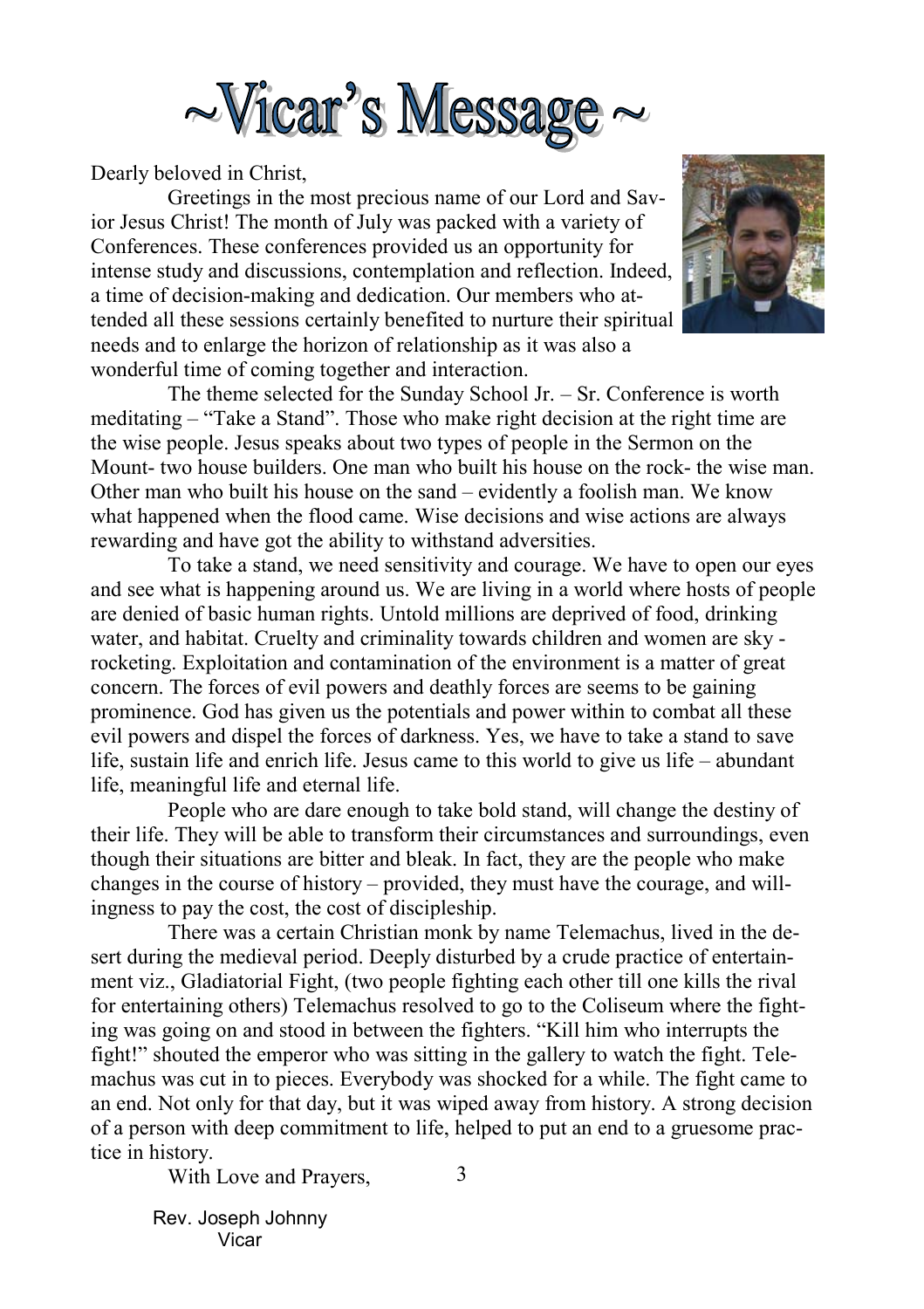

## **Area Prayer Meetings**

| <b>Area</b>                                            | Date & Time           | Location                           |
|--------------------------------------------------------|-----------------------|------------------------------------|
| Rockland                                               | Fri, Aug 3,<br>7:00pm | Mr. Roji C. Mathews<br>Congers, NY |
| Manhattan/                                             | Sat, Aug 4,           | Mr. Samuel Ninan                   |
| New Jersey                                             | 6:30pm                | Teaneck, NJ                        |
| <b>Yonkers South</b><br>(McLean Ave) /<br><b>Bronx</b> | Sun, Aug 5<br>6:30pm  | Mr. John Mathai<br>Yonkers, NY     |
| <b>Upper West-</b>                                     | Sat, Aug 11           | Mr. Geevarghese Kochumman          |
| chester / CT                                           | 6:30pm                | <b>White Plains, NY</b>            |
| Queens/Long                                            | Sun, Aug 12           | Mr. T. T. Ninan                    |
| Island                                                 | 6:30pm                | Glenoaks, NY                       |
| Yonkers East                                           | Sat, Aug 18           | Mr. Josen Joseph                   |
| (Central Ave)                                          | 6:30 <sub>pm</sub>    | Yonkers, NY                        |
| Rockland                                               | Sun, Aug 19<br>6:30pm | Dr. T. M. Thomas<br>Suffern, NY    |
| Yonkers West<br>(Church-<br>Riverdale)                 | <b>TBA</b>            | <b>TBA</b>                         |
| Yonkers North                                          | Sun, Aug 26           | Mr. Abraham George                 |
| (Broadway)                                             | 6:30pm                | Yonkers, NY                        |

## **Monthly Fasting Prayer**

| Event                            | Date & Time             | Location                          |
|----------------------------------|-------------------------|-----------------------------------|
| Monthly<br><b>Fasting Prayer</b> | Sat, Aug 25,<br>10:00am | Mr. K. G. Varghese<br>Yonkers, NY |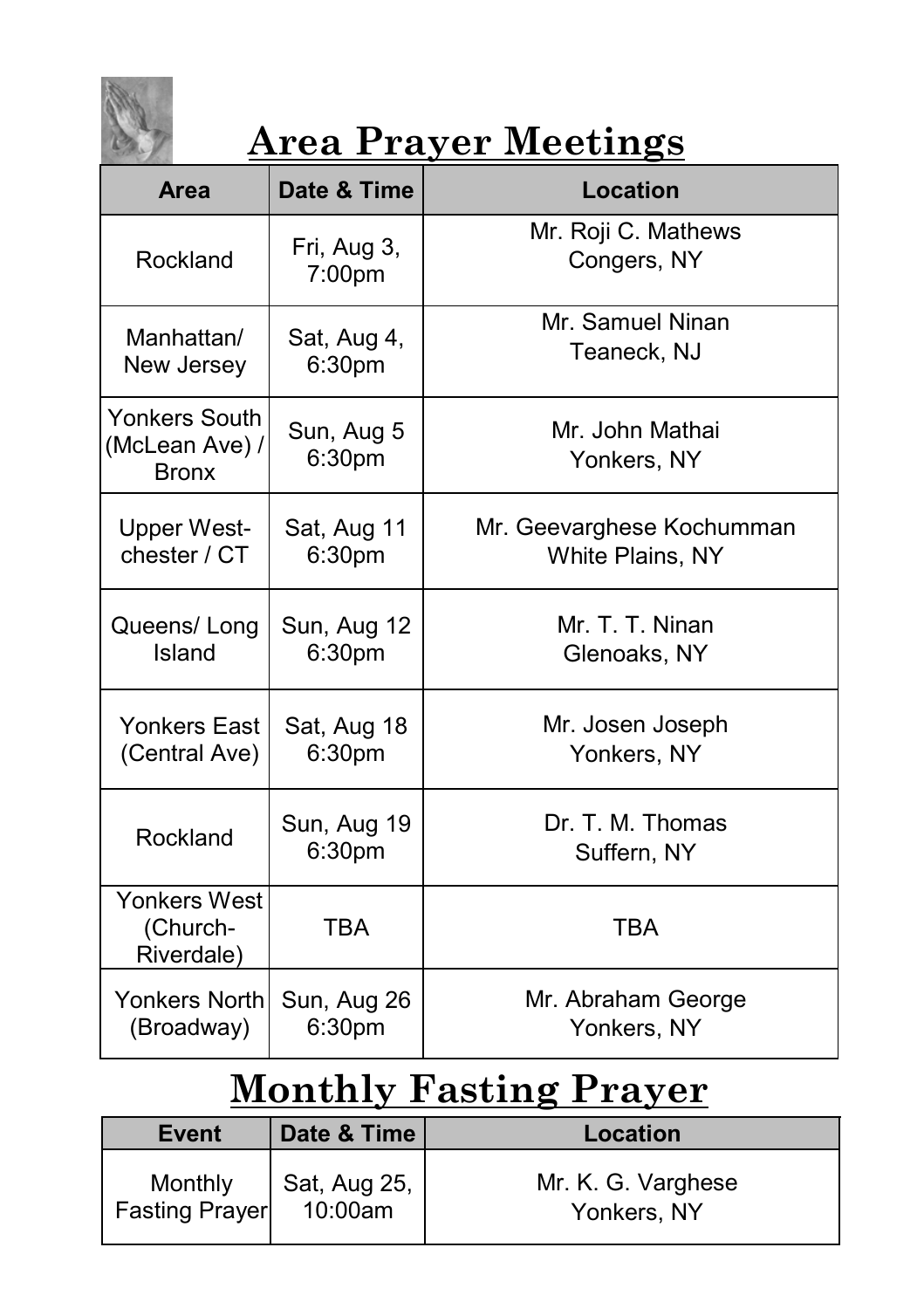# **Organizational Meetings**

## **Sevika Sangham**

**Bible Study** - 3rd Sunday at Church **Friday Prayer Meeting**

| <b>Sevika</b><br>Sangham | Date &<br><b>Time</b>    | Location             |  |
|--------------------------|--------------------------|----------------------|--|
| Friday                   | Fri, Aug 3               | Mrs. Annamma Mathew  |  |
| Prayer                   | 10:00am                  | Portchester, NY      |  |
| Friday                   | Fri, Aug 10,             | Mrs. Susan John      |  |
| Prayer                   | 10:00 am                 | Port Chester, NY     |  |
| Friday                   | Fri, Aug 17,             | Mrs. Aleyamma Kurian |  |
| Prayer                   | 10:00 am                 | Spring Valley, NY    |  |
| Friday<br>Prayer         | Fri, Aug 24,<br>10:00 am | At Church            |  |
| Friday                   | Fri, Aug 31,             | Mrs. Mary Koshy      |  |
| Prayer                   | 10:00 am                 | Yonkers, NY          |  |

Sevika Sanghom Day—Sunday September 9th

## **Sevika Sanghom Retreat**

Date: Friday August 24, 2012 Venue: At our Church Time: 9am to 1:30pm

## **Edavaka Mission**

**Prayer Meeting** at **Church** every **Wednesday** at **7:00 PM Except:** 

| <b>Event</b> | Date & Time        | Location           |
|--------------|--------------------|--------------------|
| Wednesday    | Wed, Aug 1         | Mr. K. G. Varghese |
| Prayer       | 7:00 <sub>pm</sub> | Yonkers, NY        |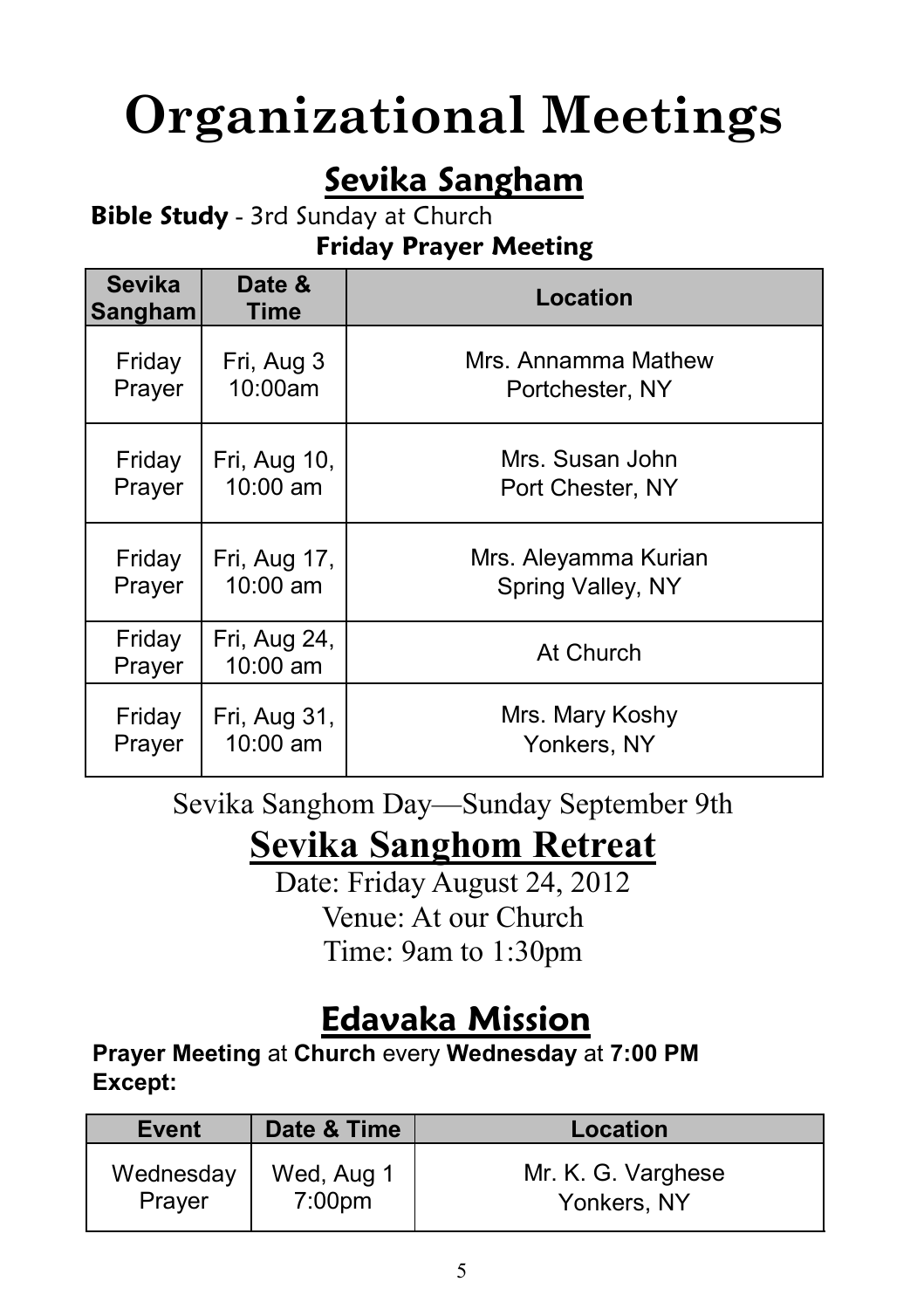*Parish Picnic Date: Saturday August 11th, 2012 from 9.00 am to 5 pm*  Tibbetts Brook Park

 **Lot # 2**  *199 Teresa Avenue, Yonkers, NY 10704 Tel : (914) 231 2865* 

## Come and Enjoy Wide Varieties of Sports and Games for all ages, Including **Bible Quiz, Songs, Swimming, Hiking, and Sports**

## **Delicious Food and B-B-Q**

**Prize Distribution, Prayer, and Fellowship** 

## **Directions:**

**From 87 take Cross County Parkway, then take Exit 3 for Yonkers Ave East. Turn Right onto Yonkers Ave, then take slight right onto Midland Ave. Take the first right onto Teresa Ave and turn left to Tibbetts Brook Park. The park is on the right.** 

> **For further information please contact: Conveners: Mr. Sunny P. Ninan (845)596-0935 or Mr. Sabu George (845)570-2005**

## **Condolence**

The uncle of Mr. John K. Abraham(joy), Mr. Thomas John, and Mr. John John, Mr. T. T. Abraham was called to our Lord in New York on Thursday June 28, 2012. Wake/viewing was held on June 29, 2012 at Higgins Funeral Home, New City, NY. Funeral Service was held on Saturday, June 30, at St. Paul's Catholic Church, Congers, NY followed by burial service in Rockland. Please uphold these families in your daily prayer.

the bereaving families and friends. May the peace of Christ be with We as a parish extend our deepest condolences and prayers to them and bring them comfort.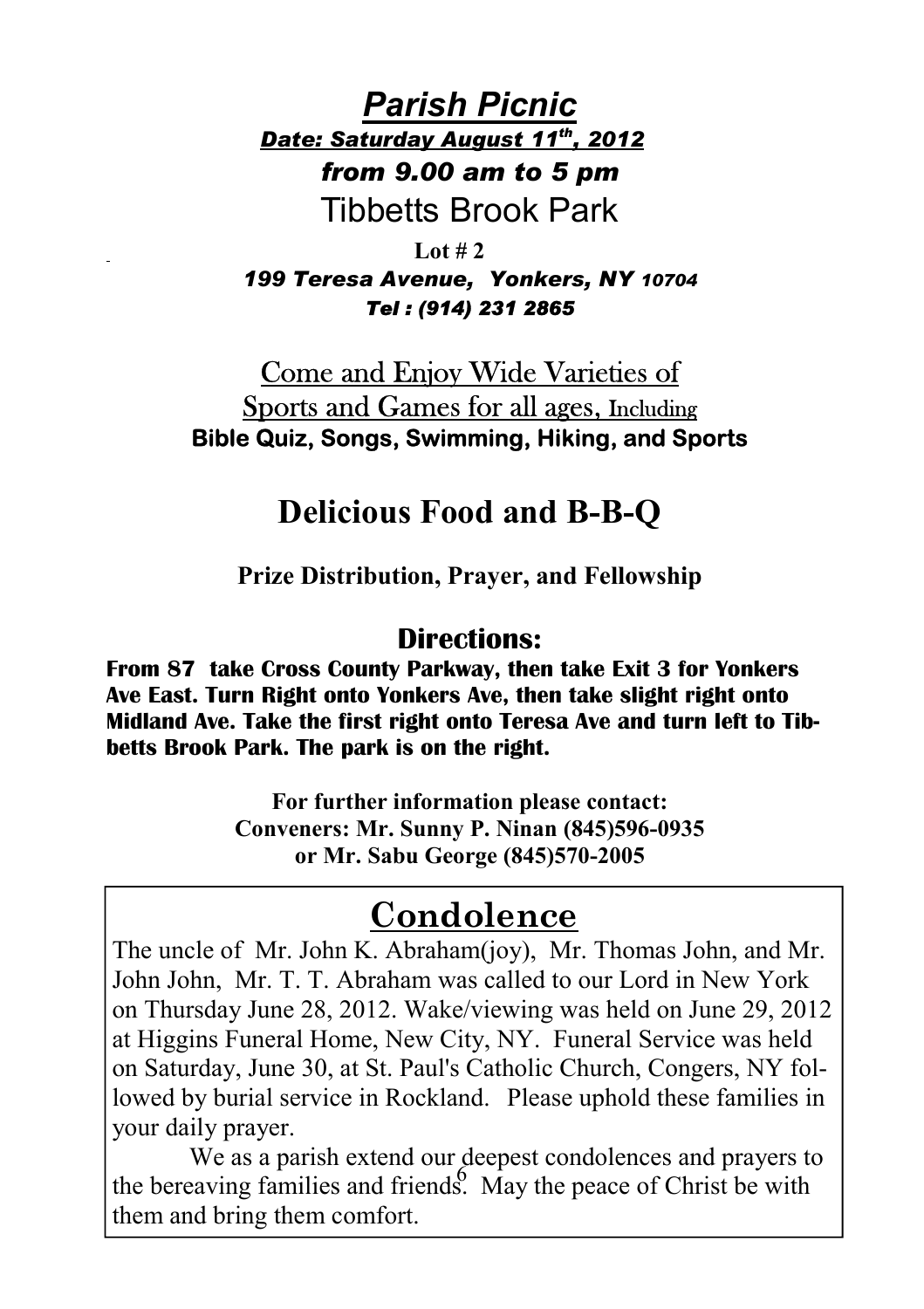## **Youth Fellowship**

| Event              | Date & Time                          | Location                                   |
|--------------------|--------------------------------------|--------------------------------------------|
| Weekly<br>Meeting  | <b>Every Sunday</b><br>After service | Held in the Chapel                         |
| <b>Bible Study</b> | TRA                                  | Will be announced or e-mailed each<br>week |

## **Youth Retreat**

Date: August 17-19, 2012

 Venue: Camp Echo Lake located in Warrensburg, NY. Main speaker: Rev. Jerome Taylor

Theme: Revelation 3:16, "So because you are lukewarm and neither cold or hot, I will spew you out of My Mouth".

## **Youth Chaplin's Corner 'A call within a call'**

In her characteristic humility Mother Teresa would refer to her life changing experience as simply "a call within a call" a call to leave Loretto convent and go into the slums. This call was a commission from Jesus 'to carry him' and 'be his light' in the darkness of Culcutta, a metropolitan city in India. This call within the call transformed the whole life of Mother Teresa and many others. Today this is our greatest challenge to recognize and identify the call within our call. Our primary call is to be a child of God to witness Him and to lead a Christ centered life. Many of us are struggling to fulfill this call. But a person like Mother Teresa experienced a call within the call that made her extra ordinary. 'Christians are ordinary people with extra ordinary claims'. We have become just ordinary people without any extraordinary things in life. We do not have anything that differentiates us from others. We are just like many others in this world. We may be Christians in our act of worship and in our church memberships but Jesus expects something more that in our ordinary lives. Let us experience and recognize this call within our call to witness Jesus relevant in this world.

#### **Program for the month of August Every Wednesdays Bible study at Chaplain's parsonage**

| $1st$ to $4th$                        | - youth conference                        | Atlanta                     |
|---------------------------------------|-------------------------------------------|-----------------------------|
| 5rd                                   | -Sunday                                   | Long Island MTC             |
| 5 <sup>th</sup> Sunday                | - Afternoon Youth meeting                 | Staten Island               |
| 9 <sup>th</sup> to $12$ <sup>th</sup> | - National YF conference-                 | Houston                     |
| $16^{th} - 19^{th}$                   | - Youth Retreat                           | St. Thomas Youth Fellowship |
| 24th Friday                           | -Youth meeting                            | Epiphany MTC                |
|                                       | 25 <sup>th</sup> Saturday - Youth meeting | St. James Y F               |
| 26th <sup>th</sup>                    | -Sunday                                   | Epiphany MTC                |